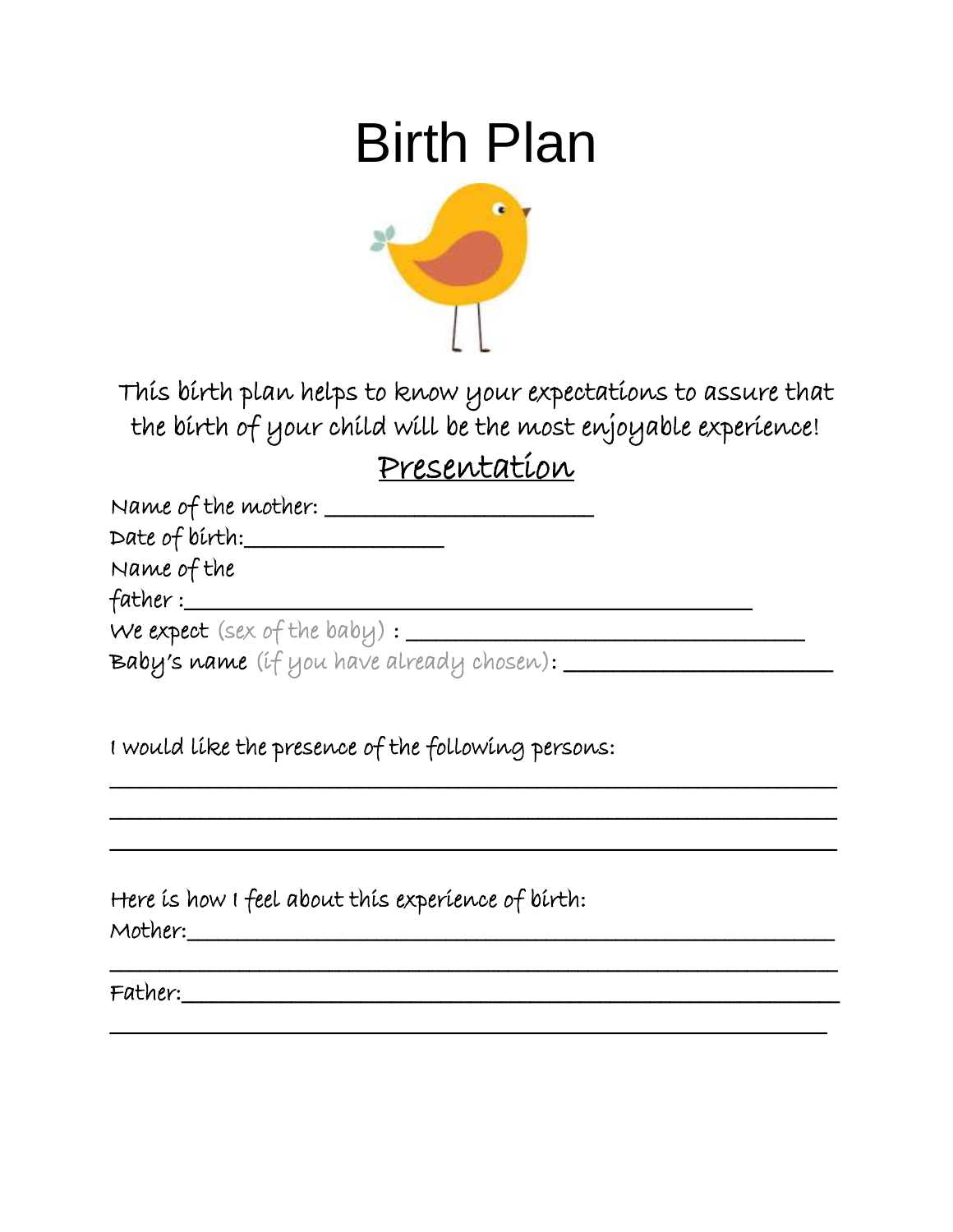What you should know about me (additional information or special needs, strengths, previous experiences):

My fears or my concerns: (witch ones?)

## During the Labour

I expect:

The way I would like to relieve the pain: (bath, massage, relaxation, pressure point, breathing, ball, Bonapace method, epidural, ect.)

## During the delivery

| If possible I want it to be (name of the person) |                      |
|--------------------------------------------------|----------------------|
|                                                  | wítch hosts the baby |
| and (name of the person)                         | who will             |

cut the unibilical cord.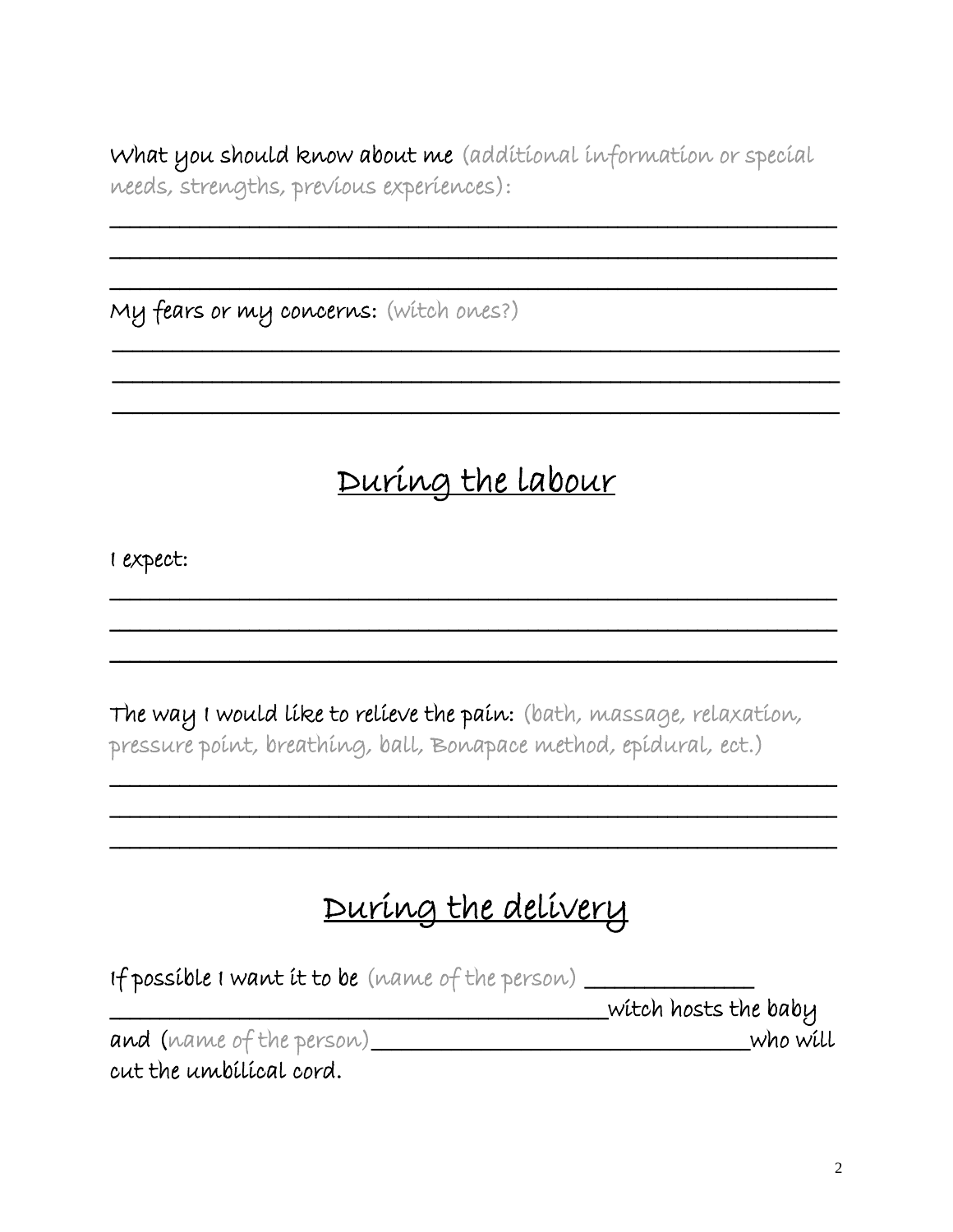

\_\_\_\_\_\_\_\_\_\_\_\_\_\_\_\_\_\_\_\_\_\_\_\_\_\_\_\_\_\_\_\_\_\_\_\_\_\_\_\_\_\_\_\_\_\_\_\_\_\_\_\_\_\_\_\_\_\_\_\_\_\_\_\_\_\_\_\_\_\_\_\_\_

\_\_\_\_\_\_\_\_\_\_\_\_\_\_\_\_\_\_\_\_\_\_\_\_\_\_\_\_\_\_\_\_\_\_\_\_\_\_\_\_\_\_\_\_\_\_\_\_\_\_\_\_\_\_\_\_\_\_\_\_\_\_\_\_\_\_\_\_\_\_\_\_\_

\_\_\_\_\_\_\_\_\_\_\_\_\_\_\_\_\_\_\_\_\_\_\_\_\_\_\_\_\_\_\_\_\_\_\_\_\_\_\_\_\_\_\_\_\_\_\_\_\_\_\_\_\_\_\_\_\_\_\_\_\_\_\_\_\_\_\_\_\_\_\_\_\_

 $\overline{\phantom{a}}$  , and the contract of the contract of the contract of the contract of the contract of the contract of the contract of the contract of the contract of the contract of the contract of the contract of the contrac

The way I want to feed my child is:

So it is very important for me that:

I would like to inform you that (past or current experience, training received, contact with a breastfeeding godmother, doula, etc.) :

 $\overline{\phantom{a}}$ 

 $\overline{\phantom{a}}$  , and the contract of the contract of the contract of the contract of the contract of the contract of the contract of the contract of the contract of the contract of the contract of the contract of the contrac

\_\_\_\_\_\_\_\_\_\_\_\_\_\_\_\_\_\_\_\_\_\_\_\_\_\_\_\_\_\_\_\_\_\_\_\_\_\_\_\_\_\_\_\_\_\_\_\_\_\_\_\_\_\_\_\_\_\_\_\_\_\_\_\_\_\_\_\_\_\_\_\_\_ \_\_\_\_\_\_\_\_\_\_\_\_\_\_\_\_\_\_\_\_\_\_\_\_\_\_\_\_\_\_\_\_\_\_\_\_\_\_\_\_\_\_\_\_\_\_\_\_\_\_\_\_\_\_\_\_\_\_\_\_\_\_\_\_\_\_\_\_\_\_\_\_\_ \_\_\_\_\_\_\_\_\_\_\_\_\_\_\_\_\_\_\_\_\_\_\_\_\_\_\_\_\_\_\_\_\_\_\_\_\_\_\_\_\_\_\_\_\_\_\_\_\_\_\_\_\_\_\_\_\_\_\_\_\_\_\_\_\_\_\_\_\_\_\_\_\_

About the cares for my baby (weighing, measuring, injection of vitamin K, ect.) I would like:



\_\_\_\_\_\_\_\_\_\_\_\_\_\_\_\_\_\_\_\_\_\_\_\_\_\_\_\_\_\_\_\_\_\_\_\_\_\_\_\_\_\_\_\_\_\_\_\_\_\_\_\_\_\_\_\_\_\_\_\_\_\_\_\_\_\_\_\_\_\_\_\_\_

l. From the birth of your baby and throughout your stay at the hospital, you or a member of your family will be encouraged to practice skinto-skin contact with your baby.